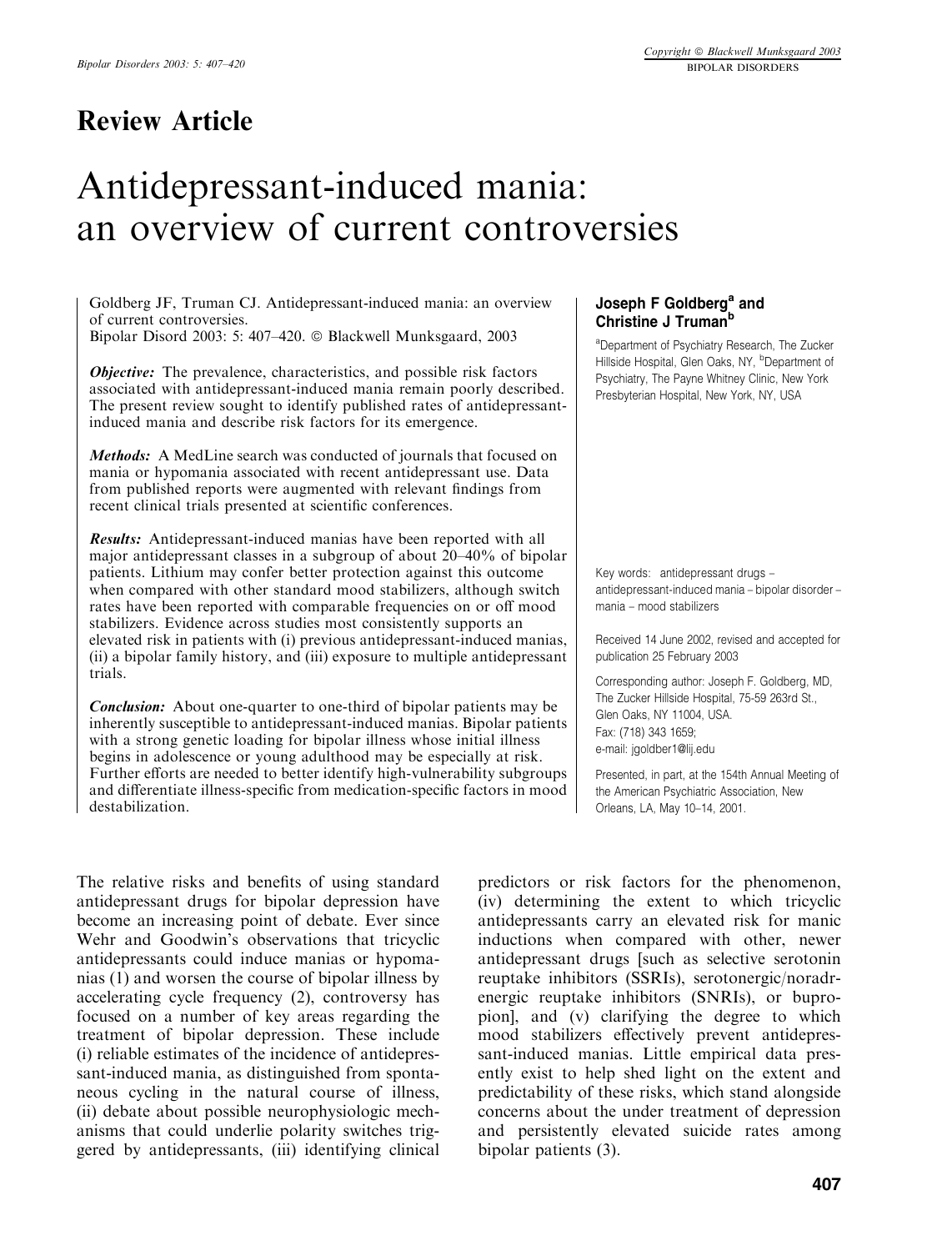This review will synthesize current information about the phenomenology of antidepressant-induced mania, in conjunction with the related phenomenon of changes in polarity from a unipolar to bipolar diagnosis. Findings are summarized from a MedLine search of journals based on the key terms 'antidepressant,' 'mania' and 'bipolar disorder.' This search was augmented with findings known to the authors from pertinent book chapters and unpublished empirical studies presented at major scientific conferences.

# Estimates of prevalence

Early descriptions by Goodwin and Jamison (4) broadly described the risk of antidepressantinduced mania in a wide range of bipolar patients  $(30-70\%)$ , although more contemporary estimates project this range as being closer to 20–40% of bipolar patients. These include 35% of 61 patients studied by Altshuler et al. (5); 28% of 79 patients in naturalistic treatment reported by Boerlin et al. (6); 27% of 44 patients drawn from a clinic population reported by Henry et al.  $(7)$ ; 40% of 53 patients studied at the Bipolar Disorders Research Clinic of the New York Presbyterian Hospital as reported byGoldberg and Whiteside (8); and 45% of 353 entrants to the multi-site National Institute of Mental Health (NIMH) Systematic Treatment Enhancement Program for Bipolar Disorder (STEP-BD) studied by us (9).

Notably, most contemporary estimates of antidepressant-induced mania are based on relatively small sample sizes drawn from naturalistic observations, rather than by randomized protocol assignment, introducing potential selection biases that could influence outcomes. Such studies nevertheless help to provide a framework from which to obtain initial estimates and generate hypotheses about the nature and scope of this clinical phenomenon. Furthermore, it is important to bear in mind that assumptions about polarity switches catalyzed by medications must be interpreted alongside an understanding of the natural history of spontaneous polarityswitches in bipolar disorder. For example, Lewis and Winokur (10) found higher switch rates during psychiatric admission in patients receiving no somatic treatment (41%) when compared with patients who received electroconvulsive therapy  $(22\%)$ , monoamine oxidase inhibitors (25%), or tricyclic antidepressants (28%), however their retrospective chart review design limits interpretation of these findings. Life Chart data reveal that cycling patterns may vary idiosyncratically across individuals at various phases of their illness (11). Therefore, clinicians may recognize departures from baseline cycle patterns and frequencies more confidently when such historical information is available.

It is further possible that a subgroup of bipolar patients exists that is particularly susceptible to mood destabilization by antidepressants. Such patients mayexperience inductions of mania across multiple successive antidepressant trials. Goldberg and Whiteside (8) identified lifetime antidepressant-induced manias as the outcome for 26 of 164 individual antidepressant trials (16%) among 53 bipolar patients. In the total group who had antidepressant-induced manias, 19% had this outcome on two or more separate occasions. Similarly, multiple antidepressant-induced manias were evident in 15 of 29 bipolar patients (52%) studied by Boerlin et al. (6). Prevalence rates for the induction of mania across published antidepressant studies that report this outcome are summarized in Table 1.

# Implications about pathophysiology

A number of theoretical perspectives can be described in attempting to understand the etiologyand pathophysiologic basis of antidepressant-induced manias. These may be summarized as follows:

# Secondary mania

Uncertainty persists about whether antidepressantinduced mania represents a bona fide form of mania versus an iatrogenic side effect of drug therapy (perhaps dose-related, and presumably remediable) by drug cessation without necessarily the need for long-term treatment). This latter view has been applied to other pharmacotherapies known to cause drug-induced changes in mood, cognition and/or behavior (e.g. steroids). Manias secondary to toxicmetabolic or drug-induced states in this sense are generallyviewed more as adverse drug events rather than indicators of a bipolar diathesis; secondary manias typically resolve after drug cessation with time-limited symptomatic management as needed (12, 13). This perspective is reflected in DSM-IV, in which antidepressant-induced manias are classified not as a subtype of bipolar illness, but as a substance-induced mood disorder. This conceptualization contrasts with views described in DSM-III-R, in which mania induced by antidepressant treatment (medication or ECT) is considered a bona fide manic episode.

# Revealing a bipolar diathesis

An alternative hypothesis involves the view that antidepressant-induced mania mayreveal a bipolar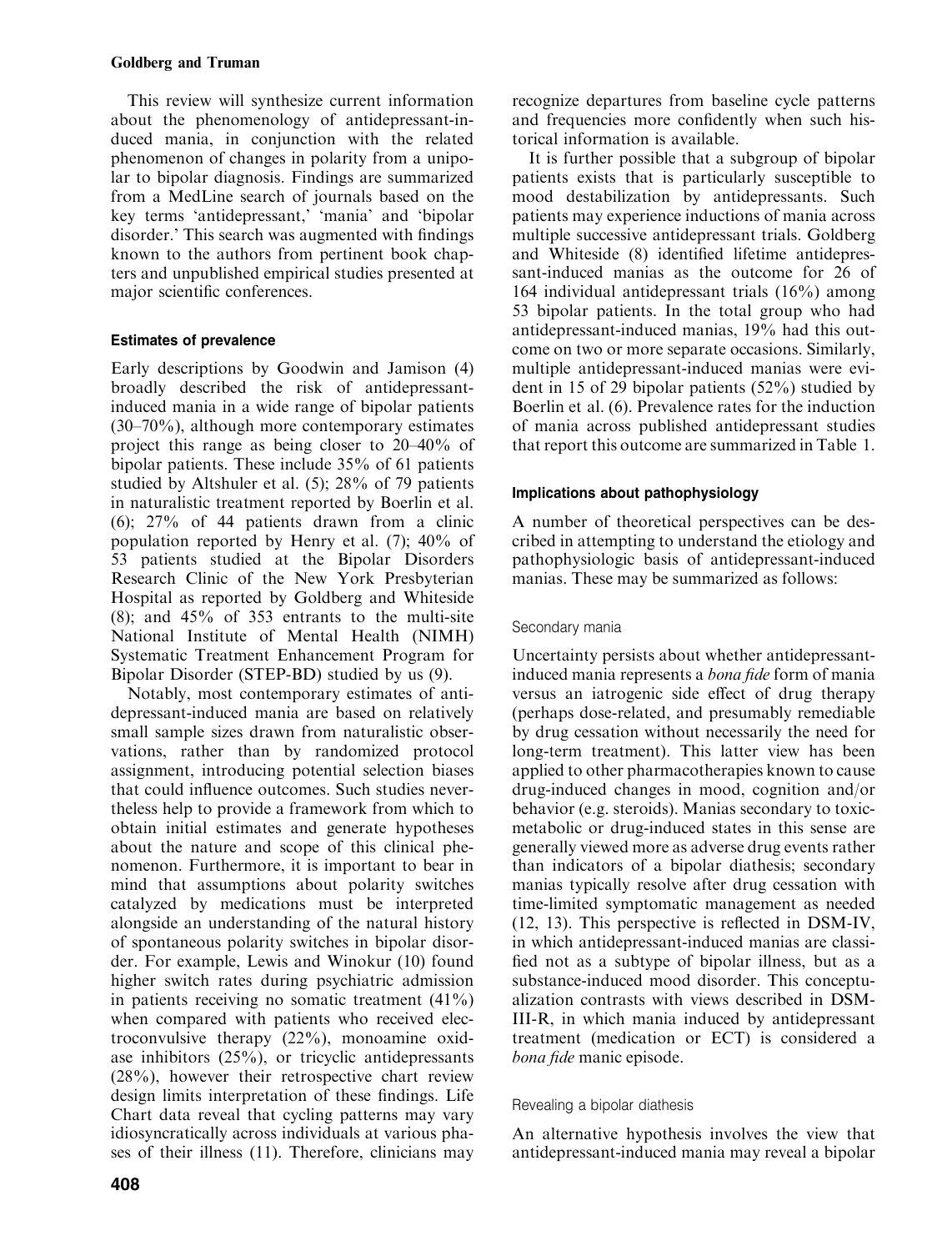## 1 Antidepressant-induced mania

|  | Table 1. Reported switch rates of antidepressant-induced mania from clinical trials in bipolar depression that report switch rates |  |  |
|--|------------------------------------------------------------------------------------------------------------------------------------|--|--|
|  |                                                                                                                                    |  |  |

| Authors                                           | Medication                    | n              | Study duration                                     | Mean dose<br>(mg/day)        | Switch     | rate (%) Comments                                                                                                                      |
|---------------------------------------------------|-------------------------------|----------------|----------------------------------------------------|------------------------------|------------|----------------------------------------------------------------------------------------------------------------------------------------|
| Fogelson et al. (71)                              | Bupropion                     |                | 11 6 weeks                                         | 286                          | 54.5       | Preexisting lithium and carbamazepine<br>or valproate in five of six patients<br>who switched                                          |
| Sachs et al. (81)                                 | <b>Bupropion</b>              |                | 9 8 weeks acute.<br>1-year continuation            | 358                          | 11.0       | Cotherapy with lithium, valproate<br>or carbamazepine                                                                                  |
|                                                   | Desipramine                   | 10             |                                                    | 140                          | 30.0       |                                                                                                                                        |
| Erfurth et al. (92)                               | Bupropion                     |                | 13 4 weeks                                         | 286.5                        | 0.0        | Bupropion was added to diverse<br>combination therapies in a<br>treatment-refractory group                                             |
| Himmelhoch et al. (77) Tranylcypromine 16 6 weeks |                               |                |                                                    | 37                           | 21.0       | No concomitant mood stabilizers used                                                                                                   |
|                                                   | Imipramine                    | 16             |                                                    | 246                          | 25.0       |                                                                                                                                        |
| Thase et al. (93)                                 | Tranylcypromine 12 4-12 weeks |                |                                                    | 39                           | 17.0       | Double-blind crossover of non-responders<br>from a prior tranylcypromine versus<br>imipramine study (77)                               |
|                                                   | Imipramine                    | $\overline{4}$ |                                                    | 242                          | 25.0       |                                                                                                                                        |
| Silverstone et al. (85)                           | Moclobemide                   |                | 78 8 weeks                                         | 450-750                      | 3.7        | 'Switch' defined as YMRS >10                                                                                                           |
|                                                   | Imipramine                    | 78             |                                                    | 150-250                      | 11.0       |                                                                                                                                        |
| Baldassano et al. (70)                            | Paroxetine                    |                | 20 8 weeks                                         | 23                           | 5.0        | One patient on lithium plus<br>carbamazepine developed hypomania                                                                       |
| Vieta et al. (94)                                 | Paroxetine                    |                | 30 6 weeks                                         | 32                           | 3.0        | Open label, randomized. Paroxetine-<br>venlafaxine switch rates numerically<br>but not statistically different                         |
|                                                   | Venlafaxine                   | 30             |                                                    | 179                          | 13.0       |                                                                                                                                        |
| Nemeroff et al. (83)                              | Paroxetine                    |                | 35 10 weeks                                        | 32.6                         | 6.7        | Two of three imipramine patients,<br>and both placebo patients.<br>who developed hypomania, had<br>subtherapeutic serum lithium levels |
|                                                   | Imipramine                    | 39             |                                                    | 166.7                        | 7.7        |                                                                                                                                        |
| Kupfer et al. (95, 96)                            | Citalopram                    |                | 45 8 weeks acute.<br>then 16-weeks<br>continuation | 34.5                         | 6.7        | All subjects took therapeutically dosed<br>lithium, valproate or carbamazepine                                                         |
| Cohn et al. (97)                                  | Fluoxetine                    |                | 30 3-6 weeks                                       | 62.3                         | 0.0        | Concurrent lithium in about 20%;<br>16% of imipramine- or placebo-non-<br>responders who then took fluoxetine<br>became hypomanic      |
|                                                   | Imipramine<br>Placebo         | 30<br>29       |                                                    |                              | 7.0<br>3.0 | Not calculable                                                                                                                         |
| Young et al. (84)                                 | Paroxetine                    |                | 11 6 weeks                                         | 36                           | 0.0        | All subjects initially took lithium<br>or valproate, to which study<br>drug was then added                                             |
|                                                   | Lithium<br>or valproate       | 16             |                                                    | $Li = 1300:$<br>$VPA = 1200$ | 6.3        |                                                                                                                                        |

diathesis [or first predisposing event, analogous to Knudson's (14) two-hit of two-mutational hypothesis for the initiation of neoplasia in genetically vulnerable individuals]. In this model, antidepressant-induced mania occurs solely among individuals with a preexisting constitutional susceptibility to bipolar illness. As such, it would represent one of several likely environmental factors capable of evoking the switch process from depression to mania or hypomania, such as circadian dysrhythmias [e.g. sleep deprivation (15), the crossing of time zones (16), or the persistence of a *de novo* affective or psychotic disorder in the aftermath of psychoactive substance misuse. This view is consistent with the suggestion that individuals who

develop an antidepressant-induced mania maybe more likely than not to subsequently have spontaneous manias or hypomanias (17). Although many clinicians have the impression that patients with a history of antidepressant-induced mania are more likely to go on to have subsequent spontaneous manias or hypomanias, no controlled data are available to confirm or refute this impression.

## Behavioral sensitization

Models of kindling and behavioral sensitization have been proposed to explain the propagation of multiple episodes in bipolar disorder (18, 19). In as much as some psychoactive substances can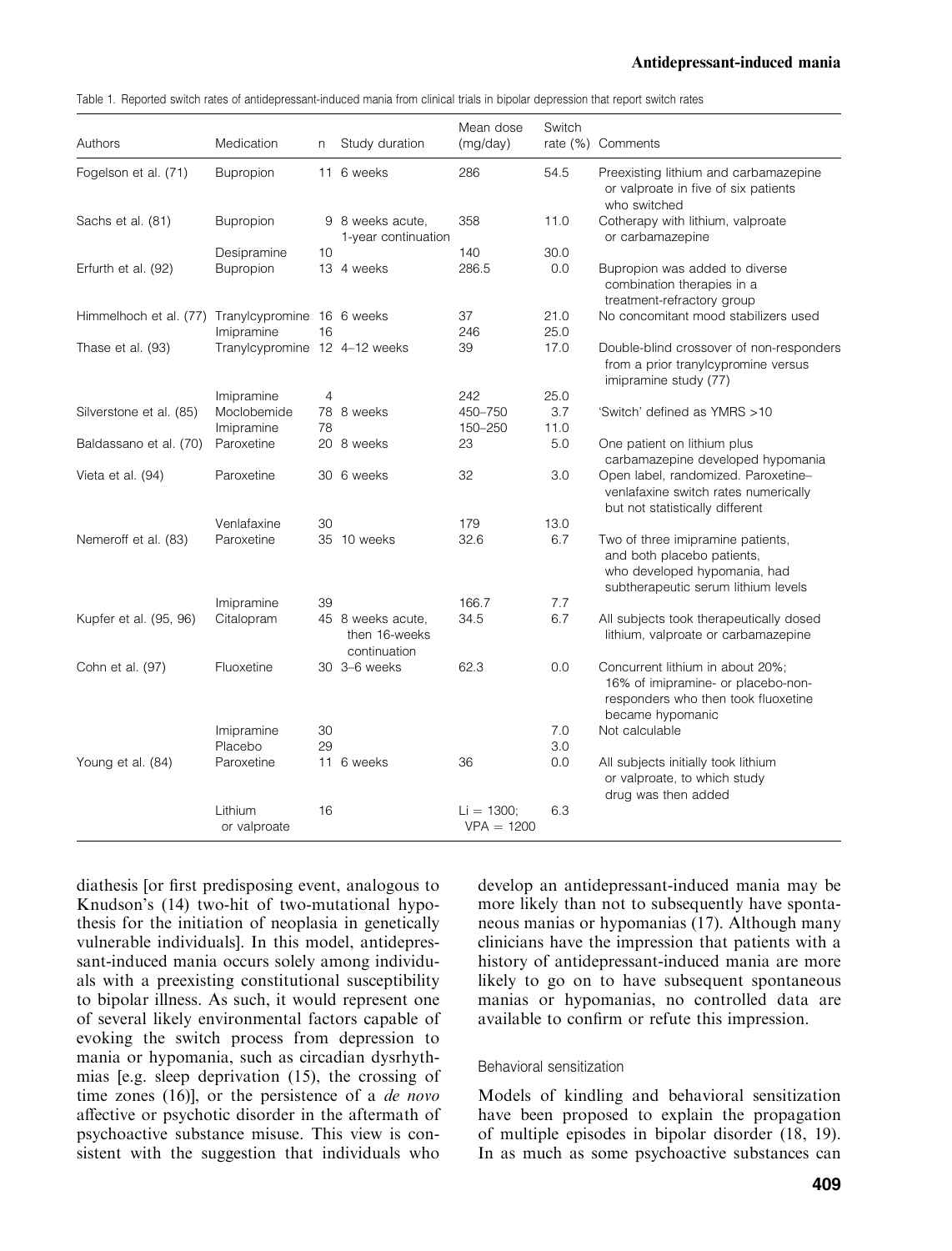destabilize mood (e.g. alcohol) and hasten affective relapse (20), antidepressant drugs could constitute a similar pharmacologic influence that could accelerate relapses by increasing cyclicity. Such hypotheses are consistent with double-blind, placebo-controlled findings by Wehr and Goodwin (21), which demonstrate reversible rapid cycling induced bytricyclic antidepressants in about half of bipolar patients identified with rapid cycling. In this sense, the longitudinal concept of cycle acceleration is closely linked with the cross-sectional phenomenon of induction of mania by antidepressants.

# Abrupt alterations in homeostasis

It is possible that either the introduction or elimination of antidepressant medications could cause destabilization of mood. For example, Goldstein et al. (22) reported a series of six cases of mania that occurred in the first 2 weeks after discontinuing SSRIs ( $n = 3$ ), tricyclics ( $n = 2$ ), or an SNRI ( $n = 1$ ), despite concomitant mood stabilizers. Such phenomena could relate to a physiologic withdrawal syndrome [particularly insomnia (23)] or to cholinergic or catecholaminergic changes caused bylong-term antidepressant use preceding withdrawal. Thus, because of changes in catecholamine and indoleamine receptor sensitivity during chronic antidepressant treatment, abrupt discontinuation maylead to a relative depletion in these transmitter systems, theoretically resulting in hypomania (24, 25).

# Genetic considerations

Family-genetic factors may hold particular importance in discriminating depressed patients at high vulnerability for either spontaneous manias or for antidepressant-induced mania. Some family-pedigree studies suggest that with regard to familial transmission, bipolar and unipolar probands may represent severe and mild forms of the same underlying disorder, respectively (26). In a study of 68 juvenile offspring or siblings of bipolar patients, over half showed signs of bipolarity during a 3-year prospective follow-up (27). Blacker et al. (28) evaluated characteristics in the unipolardepressed relatives of bipolar versus unipolar probands and found that depressed relatives of bipolar patients had a higher rate of subthreshold bipolar features and a lower prevalence of panic symptoms, as well as numerically fewer depressive symptoms. Klerman (29) classified such depressed patients with a bipolar family history (but no personal history of mania or hypomania) as 'bipolar type V.' This clinical subgroup has

received relatively little empirical study with regard to episode frequency, clinical course, or treatment outcome with standard antidepressants versus mood stabilizers.

# Symptom clusters across diagnoses

A final consideration that bears on both pathophysiology and nosology involves the relative limitations of conceptualizing bipolar disorder as a categorical diagnosis rather than as a constellation of varied dimensions of psychopathology. As described by Blacker and Tsuang (30), overlapping features of bipolar disorder with other syndromes such as borderline personality disorder (sharing mood instability), attention deficit-hyperactivity disorder (sharing distractibilityand agitation) and schizophrenia (sharing psychosis) may indicate that subthreshold manifestations of bipolar illness could arise among depressed (or other) patients initially identified with psychiatric disorders other than bipolar illness. To the extent that antidepressant exposure may constitute one means by which to evoke a bipolar diathesis, 'switch' processes caused by antidepressants may not necessarily encompass a classical or even fully syndromal form of the illness. Related to this is the need for better means to discriminate stimulation effects of antidepressants (31) from subsyndromal manias.

In further support of this possibility, Levy et al. (32) observed antidepressant-induced manias in five of 167 consecutive anxiety disorder patients  $(3\%)$ , all of whom had cluster 'B' personality disorder comorbidities. These authors suggested that subthreshold, non-pathognomonic features related to bipolar illness, such as mood instability, might predispose to antidepressant-induced mania even among individuals without a primary mood disorder. Antidepressant-induced mania has also been recognized among patients with obsessivecompulsive disorder (OCD) (33). For example, Berk et al. (34) observed new-onset mania in five patients with OCD shortlyafter starting treatment with clomipramine, fluoxetine, or citalopram; the authors suggest a possible pathophysiologic link between bipolar illness and OCD based on this treatment outcome – a speculation consistent with other reports of overlap between these two disorders (35).

# Unipolar to bipolar polarity conversions

In so far as depression is often the presenting feature of bipolar illness (36), uncertainty persists about the extent to which initially depressed patients are at risk for eventual conversions to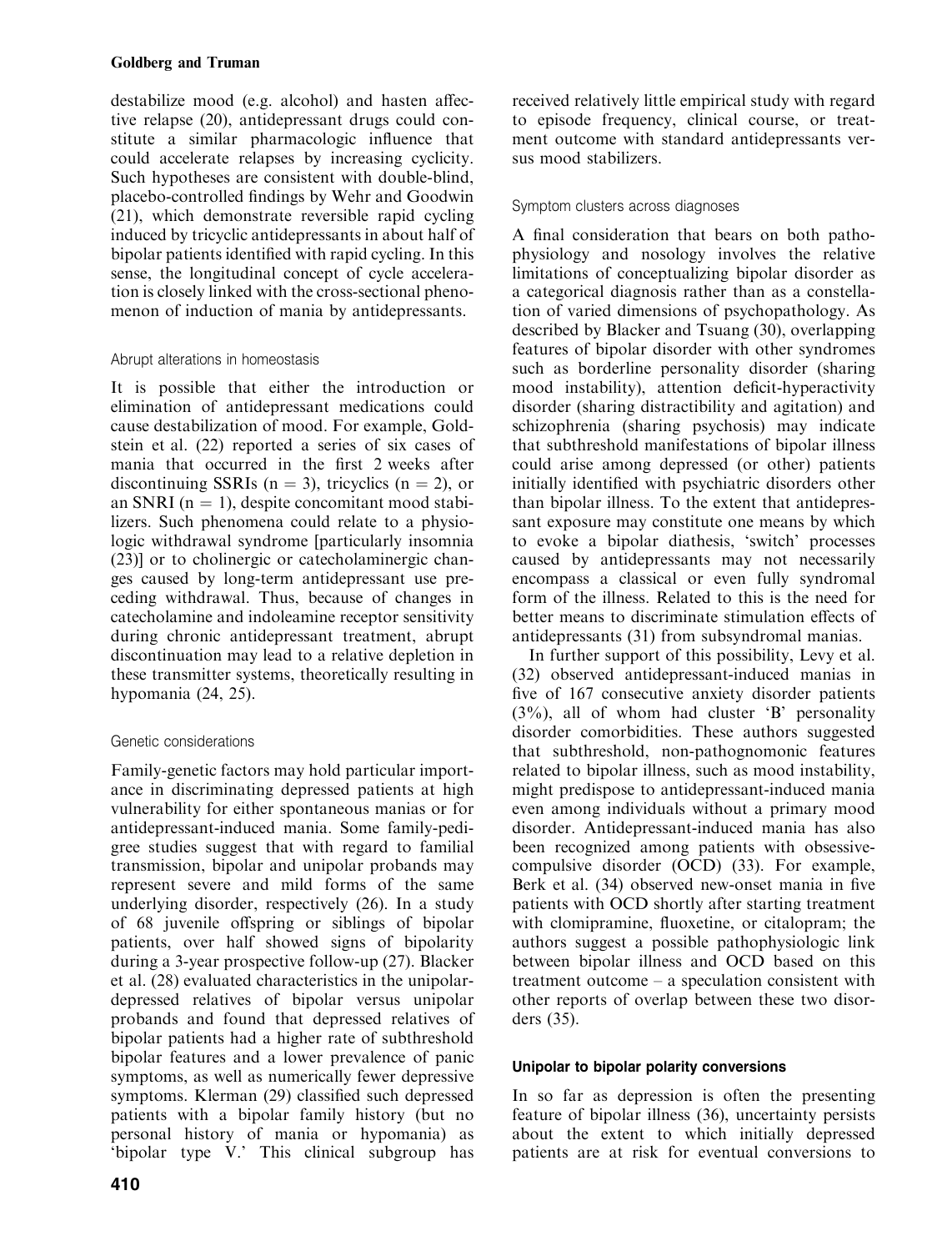Table 2. Clinical and demographic predictors of unipolar to bipolar polarity conversion

| Feature                       | Supportive evidence                                                                                                                                  | Contrary evidence                           |
|-------------------------------|------------------------------------------------------------------------------------------------------------------------------------------------------|---------------------------------------------|
| Gender                        | None reported                                                                                                                                        | Comparable male: female<br>risk (8, 48)     |
| Early age at onset            | Eventual bipolarity more common if first depression<br>is prepubescent (50), or occurs before about<br>age 25 (40, 48), 30 (98), or 40 (41).         | None reported                               |
| Substance abuse/dependence    | None reported                                                                                                                                        | Comparable risk if present<br>or absent (8) |
| Psychosis at index depression | Significantly more psychotically depressed patients may<br>later become bipolar than remain unipolar<br>(range: 27-75%) (8, 40, 48, 52)              | None reported                               |
| Bipolar family history        | Initially depressed patients who eventually become bipolar<br>appear more likely to have a bipolar family history<br>(range: 17-75%) (8, 40, 48, 51) | None reported                               |
| Hyperthymic temperament       | Temperamental features may be associated with eventual polarity<br>conversions (especially from depression to bipolar II) (43, 47)                   |                                             |

bipolarity. Early estimates of this switch phenomenon – largely from a time in which available antidepressants (mostly tricyclics and monoamine oxidase inhibitors) were used less widelythan in the more contemporary  $era - suggest that little more$ than  $5-10\%$  of initially depressed patients have a subsequent bipolar course (37–40). However, many previous studies focused on heterogeneous groups of both hospitalized and non-hospitalized depressed patients, and many included subjects already beyond the age at which polarity conversions are likely to have already occurred. Some cross-cultural studies have yielded findings at variance with earlier US studies, as suggested bya 39% switch rate from unipolar to bipolar diagnoses among 109 initially depressed patients from Madurai, India, followed for up to 13 years (41).

Table 2 summarizes clinical features described in the current literature as correlates of polarity switch from initial unipolar depression to mania or hypomania. Early age at onset of affective illness, bipolar family history, and severity of initial depression (e.g. psychosis, melancholia, and hospitalization) appear to hold particularly robust importance in gauging the likelihood of eventual polarity conversions. In addition to these characteristics, temperamental features among some affective disorder groups may predict eventual polarity outcomes. Perugi et al. (42) found that 72% of patients with atypical depressive features had bipolar II or other 'soft spectrum' characteristics, and among that subgroup, nearly 60% had antecedent hyperthymic or cyclothymic temperaments (in contrast to more socially phobic, nonhistrionic, avoidant traits among those without bipolar features). Related trait characteristics linked with eventual switches to bipolar II diagnoses include constructs described by Akiskal et al. (43) such as mood lability, energy-activity and daydreaming. The concept of pseudounipolar depression as originally described by Mendels (44) and subsequently others (43, 45, 46) bears importantly on this issue. Several clinical features linked to bipolarity may pertain to individuals who present initially with depression, including high recurrence rates (17, 27), hyperthymic temperamental features  $(47)$ , and a family history of bipolar disorder (48).

Some authors have placed special importance on prepubescent mood disorders as denoting a likely pre-bipolar subtype of mood disorder (49, 50). Thus, follow-up studies of depressed or dysthymic adolescents have reported bipolar outcomes in  $20-40\%$  of subjects (51, 52). Early age at onset, in turn, has been linked with numerous biological and clinical outcome dimensions of bipolarity. For example, family pedigree studies suggest that age at onset may successively decline across multigenerational bipolar groups, consistent with the notion of genetic anticipation in a high-severitypatient subgroup (53–55). Early-onset mood disorder patients who develop a bipolar course maybe especially prone to have substance abuse comorbidity (20), mixed states or major depressions with hypomania (56, 57), more extensive and severe depressions (58), increased latency to diagnosis and mood stabilizer initiation (59), axis I comorbidities (60), psychosis (61, 62), neurodevelopmental deficits  $(63)$ , suicidality  $(64, 65)$ , and poorer functional outcome (66). In this regard, mood destabilization byantidepressants can be viewed as having a direct adverse impact on the course and outcome of bipolar disorder.

## Predictors of antidepressant-induced mania

Existing reports that focus on antidepressantinduced mania have identified a limited number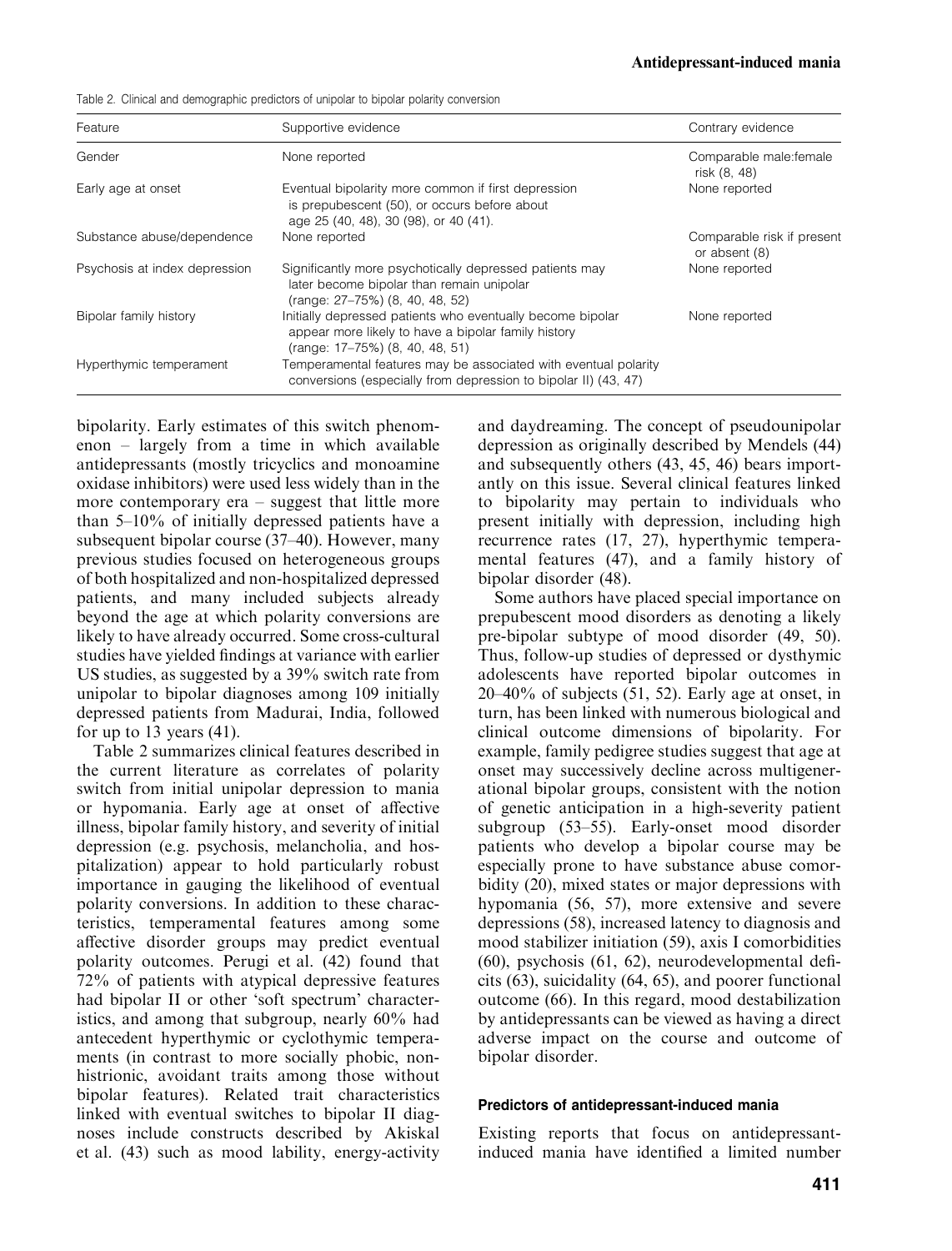of associated clinical features. Altshuler et al. (5), studying 51 bipolar inpatients, found no obvious risk factors related to inductions of mania after antidepressant use per se, although the related phenomenon of cycle acceleration attributable to antidepressant use (observed in 26% of eventual rapid cyclers) was linked with female gender, bipolar II subdiagnoses, and a greater number of previous antidepressant trials. Among the 21 of 53 bipolar patients who had antidepressant-induced manias in the Cornell Bipolar cohort (8), switches into mania or hypomania were more likely to have occurred in those with a historyof drug or alcohol abuse/dependence (43% versus 18% in those without substance misuse;  $p = 0.005$ ), as well as among patients who had a greater number of antidepressant trials per year (0.20 annual trials in those who switched versus 0.12 annual trials in those who did not;  $p = 0.035$ ).

At present it is uncertain whether or not antidepressant monotherapy may be safer and less prone to induce affective switch in bipolar II versus bipolar I patients. Amsterdam et al. (67) and 6Amsterdam (68) reported two open trials of fluoxetine and venlafaxine monotherapy in bipolar II depressed patients with switch rates over shortterm treatment of 3.8 and 0%, respectively. However, double-blind studies have not been conducted to affirm these preliminary observations.

Recent efforts to establish biological correlates of psychopathology and pharmacotherapy responses have suggested a possible association between antidepressant-induced mania and a functional polymorphism of the serotonin transporter gene, in which the short allelic variant for the 44 base pair promoter region of this gene may be disproportionately represented among individuals who switch from depression to mania while taking an antidepressant (69). This finding supports the view that antidepressant-induced mania could in fact be a phenotype of bipolar illness, demarcating a biologically distinct patient subgroup.

The extent to which bipolar patients with a known history of antidepressant-induced mania are at increased risk for future antidepressantinduced manias has not been systematically addressed in the literature. However, findings from at least two studies are informative in this regard. Baldassano et al. (70), treating 20 depressed bipolar patients with paroxetine (plus concomitant mood stabilizers in most instances), noted that 65% of their sample had previous antidepressantinduced manias  $(n = 13)$ . Although only one subject in this study developed hypomania while taking paroxetine, it was one of the 13 patients with a history of previous antidepressant-induced

mania. In addition, Fogelson et al. (71) observed incipient manias in six of the 11 patients treated with bupropion  $(54.5\%)$ , and nearly all had a previous history of manias induced by other antidepressants.

# Severity of antidepressant-induced manias

In a comparative study of 49 bipolar patients with antidepressant-induced manias and 49 matched inpatients with spontaneous manias, Stoll et al. (72) observed that antidepressant-induced manias tended to be of relatively milder severity and shorter durations when compared with spontaneous manias. Similarly, Goldberg and Whiteside (8) found that no clinical intervention was made in 26.3% of antidepressant-induced manias; the most commonly observed clinical event was elimination of the antidepressant drug (occurring in 52.6% of cases), while in an additional 15.7% a mood stabilizer was added after eliminating the antidepressant. Only in 5.2% of cases was an antidepressant continued, but with the addition of a mood stabilizer. Antidepressant-induced manias seldom led to hospitalization or functional impairment in this cohort. In addition, Boerlin et al. (6) judged antidepressant-induced manias as being severely disruptive to overall functioning in only 10% of 79 antidepressant trials, which reflected onlyabout one-third of all antidepressant-induced manias (eight of 22 total inductions involved manias, while the remaining 14 were hypomanias). However, the authors noted that tricyclic-induced manias appeared to be more intense when compared with switches related to other antidepressant classes.

By contrast, Howland (73) described the emergence of relatively severe, psychotic manias induced bySSRIs in a series of 11 bipolar patients. Preda et al. (74), during a 14-month period, observed that 8.1 of 533 admissions to a university-based general hospital were the result of antidepressant-induced manias or psychosis. However, it is difficult to generalize about incidence rates for these outcomes in the absence of published longitudinal comparison data.

# Antidepressant subtypes

Although the phenomenon of antidepressantinduced mania was first described in connection with the use of tricyclic antidepressants (1), there remains little empirical information about the relative degree of safety against manic inductions with newer generation antidepressants, such as SSRIs, SNRIs such as venlafaxine, mirtazipine and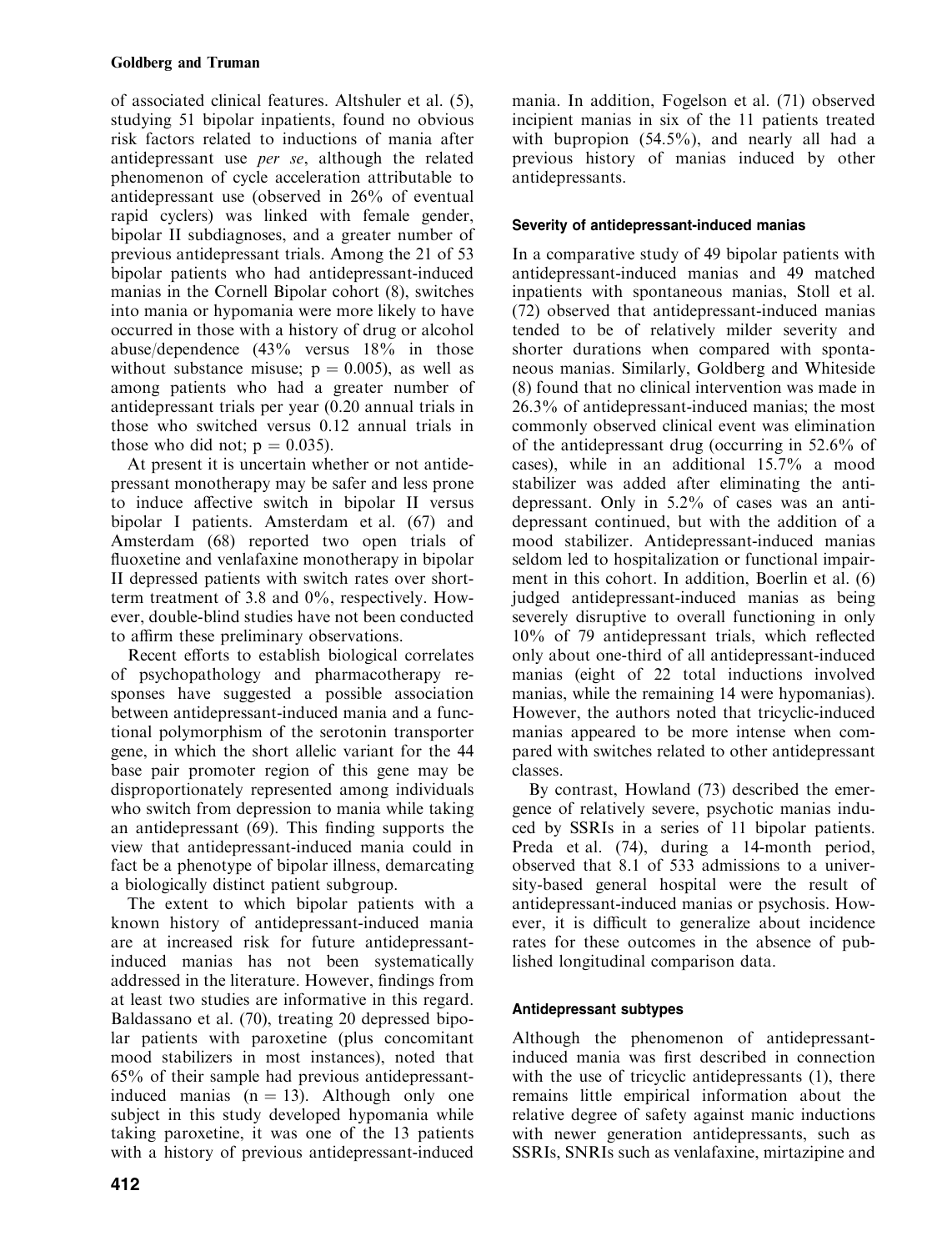duloxetine, or other novel antidepressants (e.g. bupropion). Findings from clinical trials of antidepressant medications for bipolar depression that report rates of switch into mania or hypomania are summarized in Table 1.

A meta-analysis by Peet (75) found a statistically higher rate of antidepressant-induced manias in bipolar patients who took tricyclics (14 of 125, or 11.2%) versus SSRIs (nine of 242, or 3.7%), the latter showing no difference from switch rates into mania with placebo (two of 48, or 4.2%). Similarly, in a survey of postmarketing reports of adverse events, Barak et al. (76) noted a significantly lower rate of emergent mania or hypomania among 682 citalopram-treated patients (one, or 0.15%) when compared with 389 patients taking the adrenergic tetracyclic antidepressant maprotiline or mianserin (five, or  $1.29\%$ ). Stoll et al. (72) observed that monoamine oxidase inhibitor (MAOI)- or bupropionrelated manias had slightly lower levels of global psychopathology when compared with switches that occurred after fluoxetine or tricyclic use. Boerlin et al. (6), studying manias in the 2 month aftermath of antidepressant exposure in 79 depressive episodes among 29 bipolar I patients, found a higher switch rate among subjects treated with tricyclics or MAOIs than with fluoxetine. While Himmelhoch et al. (77) found similar switch rates in patients treated with tranylcypromine compared with imipramine (21 and 25%, respectively), the authors noted that most tranylcypromine-induced switches into hypomania occurred after an initial improvement in depressive symptoms, with evident signs of euthymia. By contrast, tricyclic-induced switches in that studymore often led to mixed states than pure euphoric manias, and seldom first produced remissions from depression. This could suggest fundamental differences in the switch process between MAOIs and tricyclics, as well as the possibility that MAOI-induced manias tend to be of milder severityand morbidity. This is consistent with the findings of Stoll et al. (72) mentioned above. Little systematic prospective data exist comparing switch rates with older versus newer antidepressants added to mood stabilizers. A preliminary analysis by Post et al. (78) of doubleblind data with buproprion, sertraline or venlafaxine yielded an overall switch rate into hypomania or mania of 14% during acute treatment. This rate is generally comparable with incidence rates reported with older generation antidepressants (see Table 1).

It is theoretically possible that combination antidepressant therapy could increase the vulnerability for switches in some patients, although data either to support or refute this hypothesis are

virtually absent from the literature, and limited onlyto case reports (79, 80). Nevertheless, the Expert Consensus Guidelines for the Treatment of Bipolar Disorder (81) advise changing antidepressant classes after an initial non-response, rather than augmenting a first antidepressant with a second, as is often the case in treatment-resistant unipolar depression.

Bupropion is described in some treatment practice guidelines (81) as having a relatively lower switch rate than other antidepressants, based largely on the double-blind comparison of bupropion with desipramine, showing comparable antidepressant efficacy but significantly fewer inductions of mania with bupropion (82). However, it is important to recognize that data in this area are not extensive. As noted earlier, Fogelson et al. (71) added bupropion to the existing treatment regimens of 11 depressed bipolar patients, 10 with previously developed manias when treated with other antidepressants (tricyclics, fluoxetine, or phenelzine). Although antidepressant efficacywas seen in the majority of subjects after 6 weeks, six of the 11 developed manias or hypomanias, despite concomitant mood stabilizer treatment for nearly all.

Paroxetine also is described (81) as having a potentially lower switch rate than other agents. As described in Table 1, switch rates in reported studies are relatively low  $(0-5\%)$  (70, 83, 84). Baldassano et al. (70) observed an induction of hypomania in one of 20 depressed bipolar patients taking paroxetine plus standard mood stabilizers as well as an acceleration of cycling in a second patient.

Lifetime naturalistic data from the Cornell Bipolar cohort (8) indicate no significant differences across antidepressant classes with regard to the prevalence of antidepressant-induced manias. Across all classes studied, an overall mania induction rate of 16% was observed, ranging from as low as 10–15% with tricyclics or SSRIs to as high as  $25\%$  with venlafaxine. The only doubleblind trial of the reversible inhibitor of monamine oxidase A, moclobemide, reporting switch rates found comparable rates of manic/hypomanic induction between moclobemide and imipramine (85) (see Table 1).

## Do mood stabilizers protect against antidepressantinduced mania?

Varying degrees of evidence exist either to support or refute the frequent clinical assumption that mood stabilizers as a class are effective in blocking the emergence of mania soon after beginning an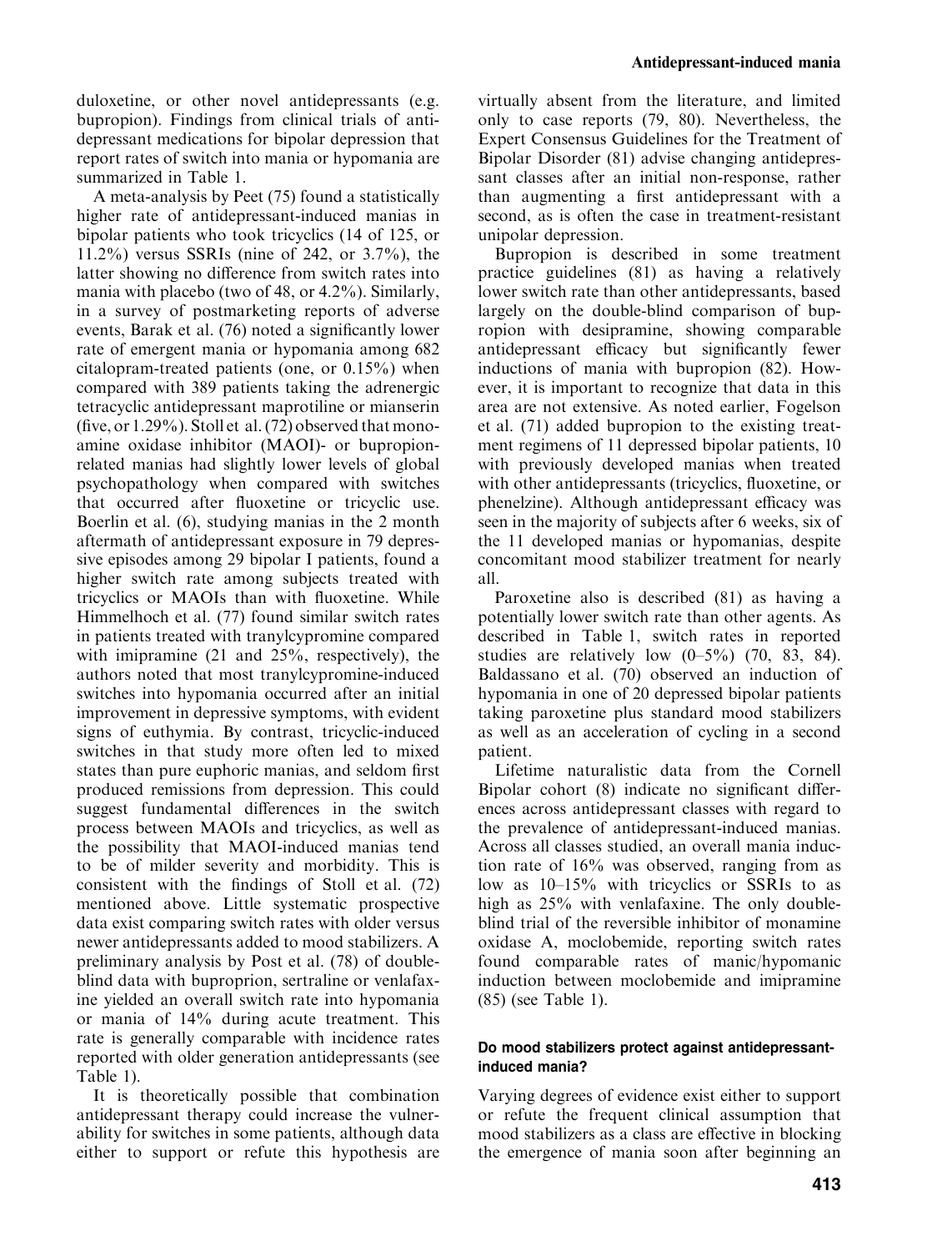antidepressant drug. Some initial reports supported the view that lithium served as an effective prophylaxis against tricyclic-induced mania (86), although in a double-blind comparison of bupropion or desipramine (added to lithium, valproate, both in combination, or carbamazepine) for bipolar depression, manic inductions occurred in three of 10 patients taking desipramine (82). Over the course of a 1-year continuation phase, a total of five patients taking desipramine in this studyhad a manic episode. These included three of eight taking lithium (37.5%), one of four taking valproate alone (25.0%), one of two taking lithium plus valproate (50.0%), and none taking carbamazepine.

In a retrospective chart review, Bottlender et al. (87) found that depressed bipolar patients who took lithium or valproate were less likely to develop mania or hypomania while taking tricyclic antidepressants. However, no significant differences in manic switch rates were seen on or off mood stabilizers during antidepressant treatment with other antidepressant drug classes including SSRIs and MAOIs. Henry et al. (7) found that lithium, but not valproate, was associated with a lowered rate of manic or hypomanic switches during antidepressant pharmacotherapy. Goldberg and Whiteside (8) observed no significant differences in rates of manic or hypomanic inductions across antidepressant classes in either the presence or absence of concurrent therapy with lithium or divalproex. It is possible that poor mood stabilizer adherence could have been present yet undetected in some of the preceding naturalistic studies, although Stoner et al. (88) found that four of nine bipolar patients developed manic symptoms when an antidepressant was added to valproate, even when serum valproate levels exceeded 50 mcg/mL. No data are available from study designs involved the randomized presence or absence of a mood stabilizer during pharmacotherapy with standard antidepressants for bipolar depression.

If successive antidepressant exposures mayconstitute a form of behavioral sensitization, as our group previouslyhas proposed (8), one might then expect antikindling agents to afford greater protection against antidepressant-induced manias when compared with lithium or other nonanticonvulsant mood stabilizers (e.g. atypical antipsychotics). While this hypothesis has not yet undergone direct empirical assessment, several preliminary reports fail to demonstrate a more robust protective effect with anticonvulsants such as divalproex or carbamazepine when compared with lithium in this at-risk clinical subgroup (7, 8).

# Is antidepressant-induced switching a dose-related phenomenon?

Little empirical evidence currently exists to clarify the extent to which inductions of mania during antidepressant pharmacotherapy represent a categorical phenomenon or a more dose-dependent outcome that could occur at varied points in the course of treatment. How clinicians attribute causality to the use of antidepressant drugs after the emergence of mania likelyentails a number of factors. A first consideration involves discerning manias that are likely drug-induced from those which represent the natural course of the illness. No consensus exists, as yet, for establishing a maximal reasonable time frame (or likely at-risk window) for determining how long after beginning an antidepressant mania or hypomania can plausibly occur. The issue becomes further complicated by rapid cycling (where spontaneous switches are inherently more likely) and by the potential for antidepressants to accelerate cycle frequency over time (5). In the Cornell Bipolar cohort (8), manias or hypomanias deemed consequent to antidepressant use occurred a mean ( $\pm$  SD) of 36  $\pm$  32 days after antidepressant initiation. Because DSM-IV identifies 8 weeks as the time period needed to separate distinct affective episodes with regard to intermorbid recovery, this interval might represent a plausible maximum time after starting an antidepressant to attribute mood switches to pharmacotherapy rather than to the natural course of illness. This time frame for judging an adverse drug event is analogous to the customary time frame in which acute antidepressant efficacy is determined. Notably, the related (but separate) concept of cycle acceleration caused by antidepressants may represent a more chronic mechanism, one that likely extends beyond the proposed 8-week risk window for acute induction.

It is presently unknown to what extent the switch phenomenon could be dose-dependent. In their study reporting a relatively high rate of manic switches with bupropion (about 55%), Fogelson et al. (71) used a fairly high dose of study drug, leaving open the possibility that switches into mania or hypomania might have been less extensive with lower dosages, or with a less rapid dose escalation strategy. This hypothesis is consistent with the possibility that antidepressant dosage reductions might attenuate the emergence of mania or hypomania, and could reflect a dose–response relationship. Given the paucityof data on this topic, further controlled studies with larger sample sizes are needed to affirm this hypothesis.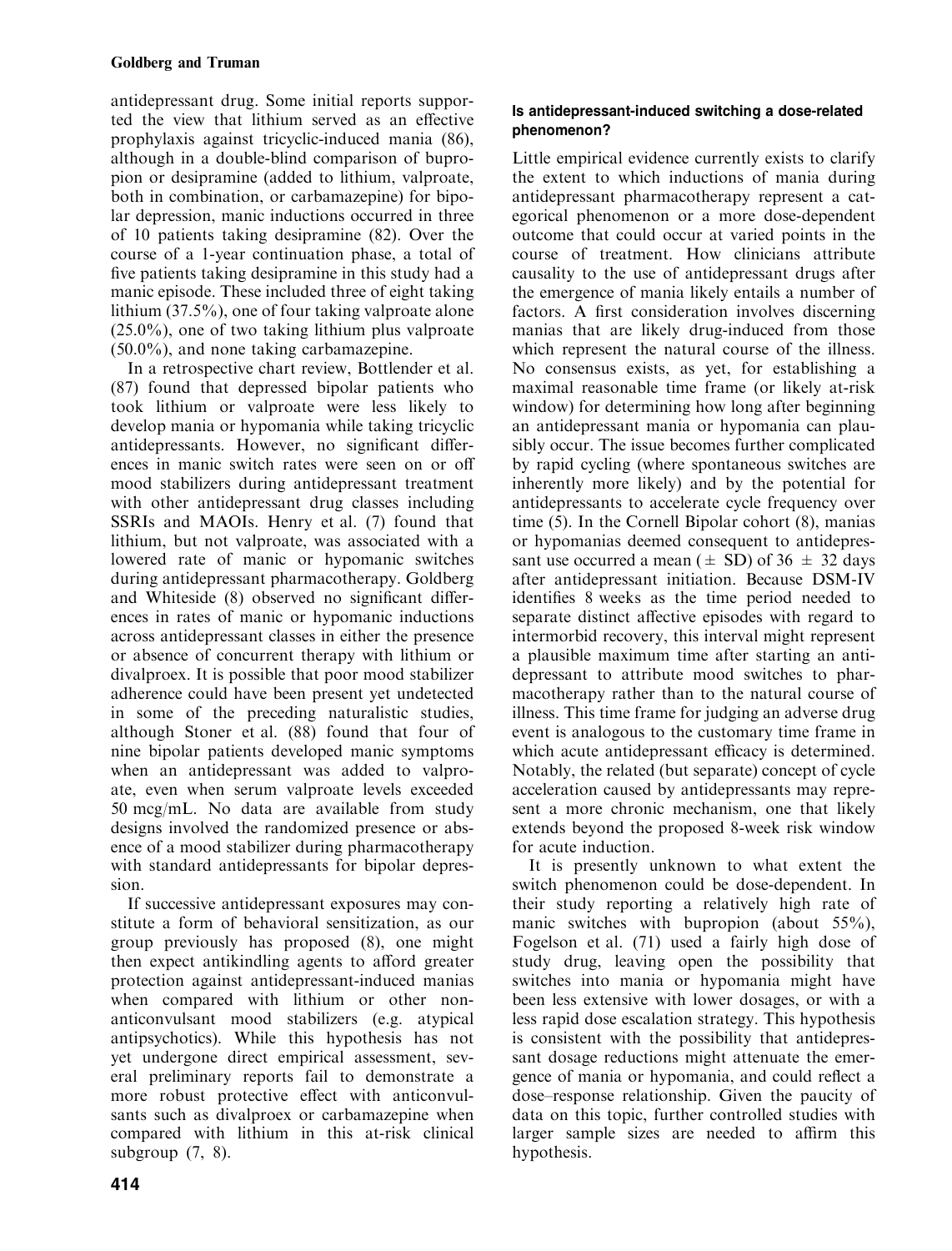A further question concerns the emergence of mania or hypomania in patients who had been clinically stable at a steady antidepressant dose who then demonstrate destabilization after dosing adjustments, often in the context of re-emergent depressive symptoms. While this phenomenon has been observed anecdotally by many practitioners, there is no formal literature based on randomized trials in order to establish causality– that is, differentiating the natural evolutionary course of illness from mood events unambiguously caused by treatment changes. It is possible that rapid dose escalations could playa role in triggering a manic switch process, although no formal studies yet exist comparing gradual versus slower-dose antidepressant escalation rates to test this hypothesis.

A final concern involves the safetyof rechallenges with a particular antidepressant drug after observed inductions of mania. This question becomes especially difficult in patients who may show initial signs of a favorable antidepressant response but then later switch into mania, potentiallyafter a dosage increase [as described by Himmelhoch et al. (77) in the case of MAOIs]. In the absence of systematic empirical data to guide such decisions, clinical wisdom would generally favor avoiding agents known to destabilize mood in a given patient, particularly if manic switches had been severe. After the resolution of relatively mild, transient or questionable hypomanias, rechallenges with lower antidepressant doses may prove efficacious for some patients if undertaken with caution and vigilance.

# Clinical guidelines, implications and future research directions

Because depressive onsets constitute the majority of initial presentations of bipolar illness (36), there is a compelling need for clinicians to remain alert to the potential for polarity conversions in subgroups of initiallydepressed patients who have a heightened risk for bipolar illness. Use of antidepressants without mood stabilizers in such patients is especially of concern given recent findings by our group (59) that delayed mood stabilizer initiation for index lifetime depressive episodes maybe associated with an elevated risk for lifetime suicide attempts.

A number of clinical factors can be described to minimize risks for antidepressant-induced switches, which may be summarized as follows:

(i) Optimize mood stabilizers, particularly lithium (7).

- (ii) Use antidepressants cautiously, if at all, in patients with rapid cycling (2, 5, 21, 89) or recent manias/hypomanias (90). Consider their elimination as a possible treatment strategy for cycle acceleration (91).
- (iii) Among suboptimal antidepressant responders, consider changing antidepressant classes rather than augmenting with multiple antidepressants (7, 23, 79, 81).
- (iv) Consider a heightened risk for switches among patients with a prior history of antidepressant-induced mania (6, 71), comorbid substance abuse (8), multiple antidepressant trials  $(5, 8)$ , a bipolar family history  $(73)$ , and known bipolar patients who take antidepressants without mood stabilizers (7).
- (v) Bupropion and paroxetine are considered to have a lower risk than other antidepressants for precipitating mania according to expert consensus guidelines (81), although data on relative risks across antidepressant classes are not extensive.
- (vi) Use gradual rather than rapid antidepressant dose escalations.
- (vii) Observe for signs of emergent mania/diminished sleep, and consider antidepressant dosage reductions accordingly.

Similarly, strategies for managing antidepressantinduced manias may include the following:

- (i) Consider a gradual rather than abrupt cessation of antidepressants, even in the presence of hypomania, to minimize physiologic withdrawal effects that could trigger or exacerbate hypomania (23).
- (ii) Identifyadditional factors that can destabilize mood (e.g. alcohol or drug abuse, poor sleep hygiene) and address them clinically.
- (iii) In patients with a known history of bipolar I or II disorder, existing mood stabilizers should be optimized alongside the elimination of any antidepressant agents (91). Breakthrough manias that persist after antidepressant elimination and optimization of a first mood stabilizer maywarrant augmentation with a second mood stabilizer or antipsychotic (81, 91).
- (iv) In patients *without* a known history of bipolar I or II disorder, appropriate management of ongoing symptoms after eliminating antidepressants would include the use of conventional or (preferably) atypical antipsychotic drugs (e.g. olanzapine) or benzodiazepines. Standard mood stabilizers may warrant introduction based on the severity,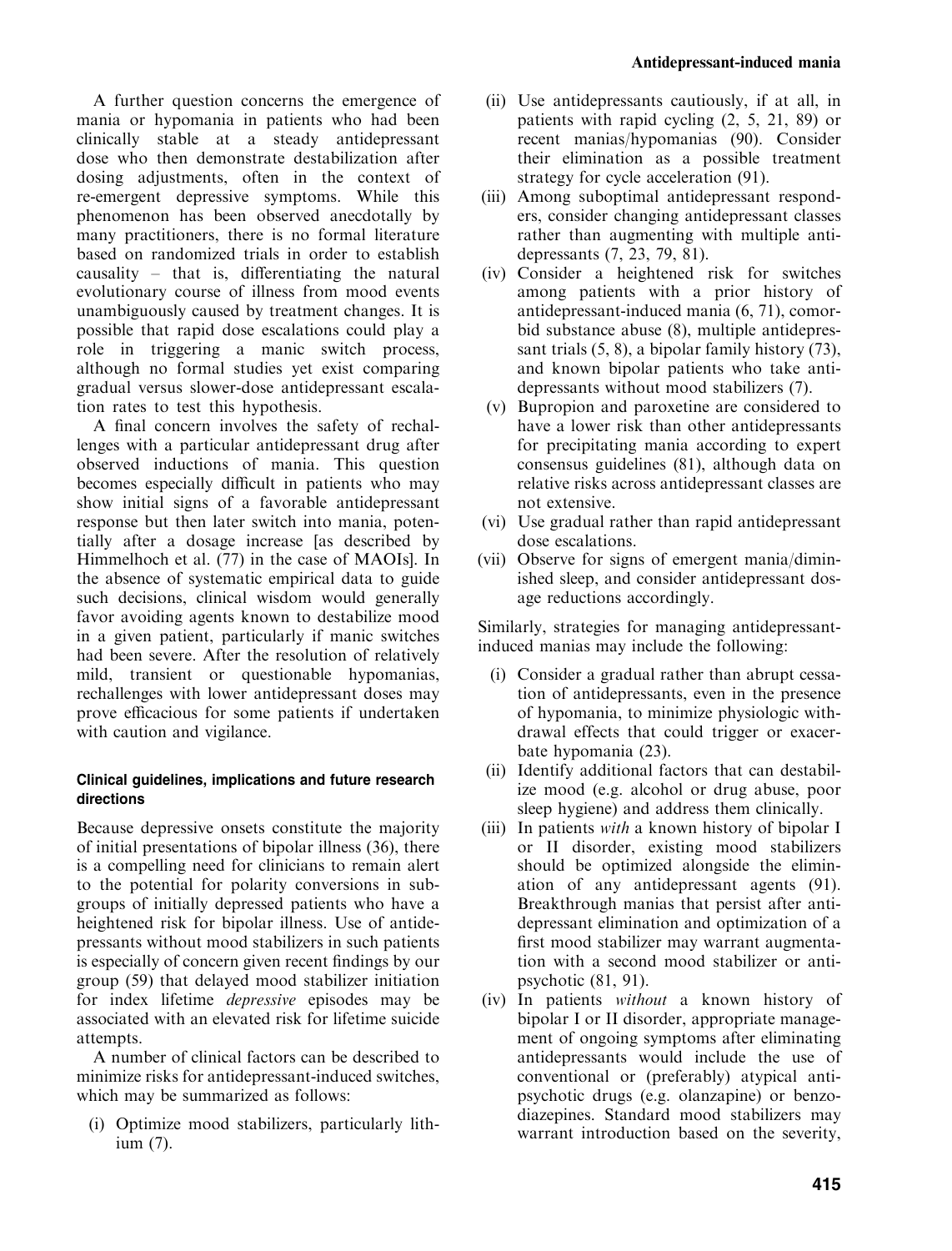duration, and clinical characteristics of a switch event.

- (v) In deciding when and whether to terminate a mood stabilizer in patients without a previously declared history of bipolar illness, consider the need for ongoing mood stabilizer pharmacotherapy based on risk factors for diagnostic polarity conversions (notably, early age at onset, a bipolar family history, psychosis when depressed, and hyperthymic temperamental features) (42, 47, 48, 51, 52).
- (vi) Future antidepressant trials would be advisable only if undertaken after the introduction and therapeutic dosing of a standard mood stabilizer. Rechallenges with the same agent at a reduced dose should not be attempted unless done so with caution and close monitoring.

Finally, based on the existing literature, a number of clinical and research implications can be identified that warrant further investigation. These include the following:

(i) There is a need to achieve a consensus definition within the field as to what constitutes a switch into mania (as differentiated from activation or agitation) and to adopt an appropriate maximal time frame for reasonablyattributing emergent manias or hypomanias to antidepressant use (rather than to the natural course of illness). Related to this is the need for better means to discriminate stimulation effects of antidepressants from subsyndromal manias. We would propose a two-part operational definition of antidepressant-induced manias based on the nature and extent of clinical features. Type I switches into mania or hypomania would denote full syndromes as defined by the symptom, severity, and duration criteria described in DSM-IV; **Type II** switches would denote the emergence of a distinct but subthreshold period of elevated or irritable mood accompanied by at least two of the DSM-IV associated signs and symptoms of mania or hypomania, regardless of their duration. We further propose that an 8-week period be applied as the time frame after beginning an antidepressant at a specific dose in which newly emergent manias or hypomanias could be attributed with reasonable likelihood to the effects of an antidepressant. This cut-off has been chosen because 8 weeks is the customary period over which antidepressant response is gauged. While it maybe possible that medication-induced switches occur after 9 8 weeks, in the absence of controlled data our

experience is that this is a less commonly encountered event (8), and might entail the related longer-term concept of cycle acceleration. Manias or hypomanias that occur beyond this time frame should be considered as the likely or plausible consequence of antidepressant use only if a meaningful change in dosage preceded the switch.

- (ii) Additional research is needed to evaluate antidepressant-induced cycle acceleration as a phenomenon relevant to mood destabilization but distinct from acute inductions of mania. The time frame in which longitudinal cycle accelerations may result from antidepressant use (rather than to the natural course of illness) likely extends beyond the acute 8-week window proposed above for acute mania inductions, but empirical data are not yet available to validate this.
- (iii) Further clarification is needed about the extent to which antidepressant-induced manias may be dose-related phenomena, or may occur beyond the initial 8 weeks of antidepressant treatment when dosage increases occur. Randomized clinical trials are needed to discern these issues.
- (iv) Clinicians should not routinelyassume the protective role of mood stabilizers for preventing antidepressant-induced manias. While their presence *may* help to reduce the risk for switching when an antidepressant is  $introduced$  – particularly in the case of lithium – their differential efficacy in this regard remains controversial and requires additional research clarification.
- (v) Conflicting data presentlyexist for a number of clinical characteristics as possible predictors of switch events during antidepressant use. These include the roles of gender, age at onset, bipolar I versus bipolar II subdiagnoses, and number of previous episodes. Further studies are needed to help resolve these ambiguities, as well as to affirm reports of the predictive value of variables currently without contradictory evidence, including the presence of a bipolar family history, number of antidepressant trials, histories of comorbid substance abuse, hyperthymic temperamental features, and a known history of antidepressant-induced mania.
- (vi) All antidepressant drugs appear to confer a heightened risk for antidepressant-induced mania in vulnerable populations. Determining which antidepressants may bear a relatively greater or lesser risk maydepend in part on patient-specific rather than medication-specific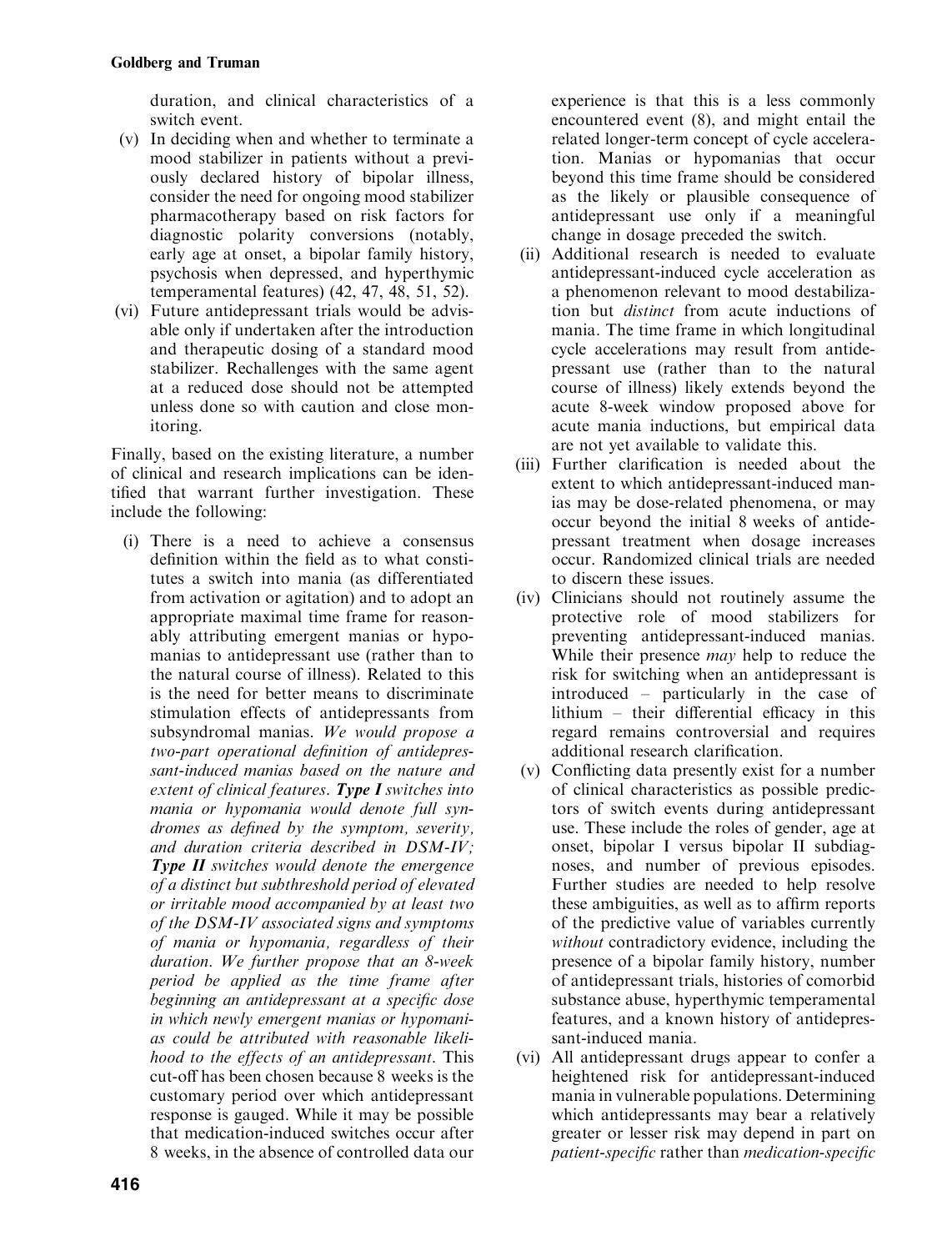Table 3. Clinical and demographic predictors of antidepressant-induced mania

| Feature                                                  | Supportive evidence                                                                                                                                                                          | Contrary evidence                                                                                                                                                                          |
|----------------------------------------------------------|----------------------------------------------------------------------------------------------------------------------------------------------------------------------------------------------|--------------------------------------------------------------------------------------------------------------------------------------------------------------------------------------------|
| Gender                                                   | Antidepressant-induced cycle acceleration more<br>common in women than men (6)                                                                                                               | Comparable male: female risk for acute<br>antidepressant-induced mania (6, 8)                                                                                                              |
| Early age at onset                                       | Younger age associated with tricyclic-induced<br>switches (99)                                                                                                                               | No age relationship with<br>antidepressant-induced switches (6)                                                                                                                            |
| Age                                                      | Citalopram (76) or tricyclic (99)-induced manias<br>seen more often among older depressed patients                                                                                           | None reported                                                                                                                                                                              |
| Psychosis                                                | No data reported                                                                                                                                                                             | No data reported                                                                                                                                                                           |
| Bipolar I versus II                                      | Antidepressant-induced cycle acceleration more<br>frequent among bipolar II than bipolar I patients (6);<br>MAOI-induced manias more common among<br>bipolar I than bipolar II patients (77) | Comparable rates of antidepressant-<br>induced mania or non-inductions with<br>antidepressants among bipolar II<br>patients (8) or among bipolar I<br>versus bipolar II patients (7)       |
| Number of past episodes                                  | Antidepressant-induced manias associated<br>with a greater number of past manic episodes (6)                                                                                                 | No relationship between antidepressant-<br>induced manias and number of past<br>manic (5, 7) or depressive episodes (6)                                                                    |
| Family bipolar history                                   | Severe SSRI-induced manias among patients with a<br>bipolar family history (73)                                                                                                              | None reported                                                                                                                                                                              |
| Substance abuse                                          | Alcohol or other drug abuse comorbidity may<br>increase for antidepressant-induced mania (8)                                                                                                 | History of substance abuse was not associated<br>with history of antidepressant-induced mania<br>in NIMH STEP-BD cohort (9)                                                                |
| Multiple antidepressant<br>trials                        | Antidepressant-induced manias associated<br>with more antidepressant trials/year (5, 8, 9)                                                                                                   | None reported                                                                                                                                                                              |
| Hyperthymic temperament                                  | Hyperthymic features associated with<br>antidepressant-induced mania (7)                                                                                                                     | None reported                                                                                                                                                                              |
| Lack of concomitant<br>mood stabilizer                   | Antidepressant-induced mania more likely<br>in the absence of lithium (7)                                                                                                                    | Switch events with antidepressants have been<br>shown to occur with or without concurrent<br>valproate (7, 8) or lithium (8), and even when<br>serum valproate levels are therapeutic (87) |
| History of antidepressant-<br>induced mania or hypomania | Most bipolar patients who became manic<br>while taking bupropion had previously<br>become manic on other antidepressants (71)                                                                | None reported                                                                                                                                                                              |
| History of rapid cycling                                 | Associated with a 1.8-fold increased risk of<br>antidepressant-induced mania in the NIMH<br>STEP-BD cohort (9)                                                                               | None reported                                                                                                                                                                              |

risk factors. Future studies that address differential risk across antidepressant classes should ideally stratify subjects (*a priori* or else post hoc) on the basis of such patient-specific features as summarized in Table 3, particularlythose without contradictoryevidence in the literature, as described above.

- (vii) More empirical information is needed about the safety and efficacy of rechallenging with the same antidepressant agent but at a reduced dose after the resolution of a switch from depression to mania, followed by an eventual recurrent depression. Existing evidence would caution against this intervention unless it is undertaken with careful vigilance.
- (viii) Evidence-based parameters have not, as yet, been established for the safety, efficacy and dosing of antidepressant medications in contemporary bipolar patients with rapid cycling, where the risk for mood destabilization appears especially high  $(2, 21)$ . In the NIMH Collaborative Study on the Psychobiology of Depression, Wehr et al. found that no

patients with rapid cycling became euthymic with mood stabilizers while taking antidepressants (89), although virtually complete remissions were obtained in over one-third of subjects when antidepressants were discontinued. However, only tricyclic antidepressants were used in this study, it is unknown whether results might differ in a population taking newer antidepressant classes. Nonetheless, practice guidelines generally caution against the use of antidepressant drugs in bipolar patients with rapid cycling except for short periods of time as needed (81, 91).

- (ix) Further basic and clinical studies are needed to better determine whether antidepressantinduced mania reflects a possible phenotype or endophenotype of bipolar illness as suggested bymolecular genetic studies of candidate gene polymorphisms such as the serotonin transporter (69) in a biologically definable bipolar subgroup.
- (x) Risks for antidepressant-induced mania need to be identified in other special populations,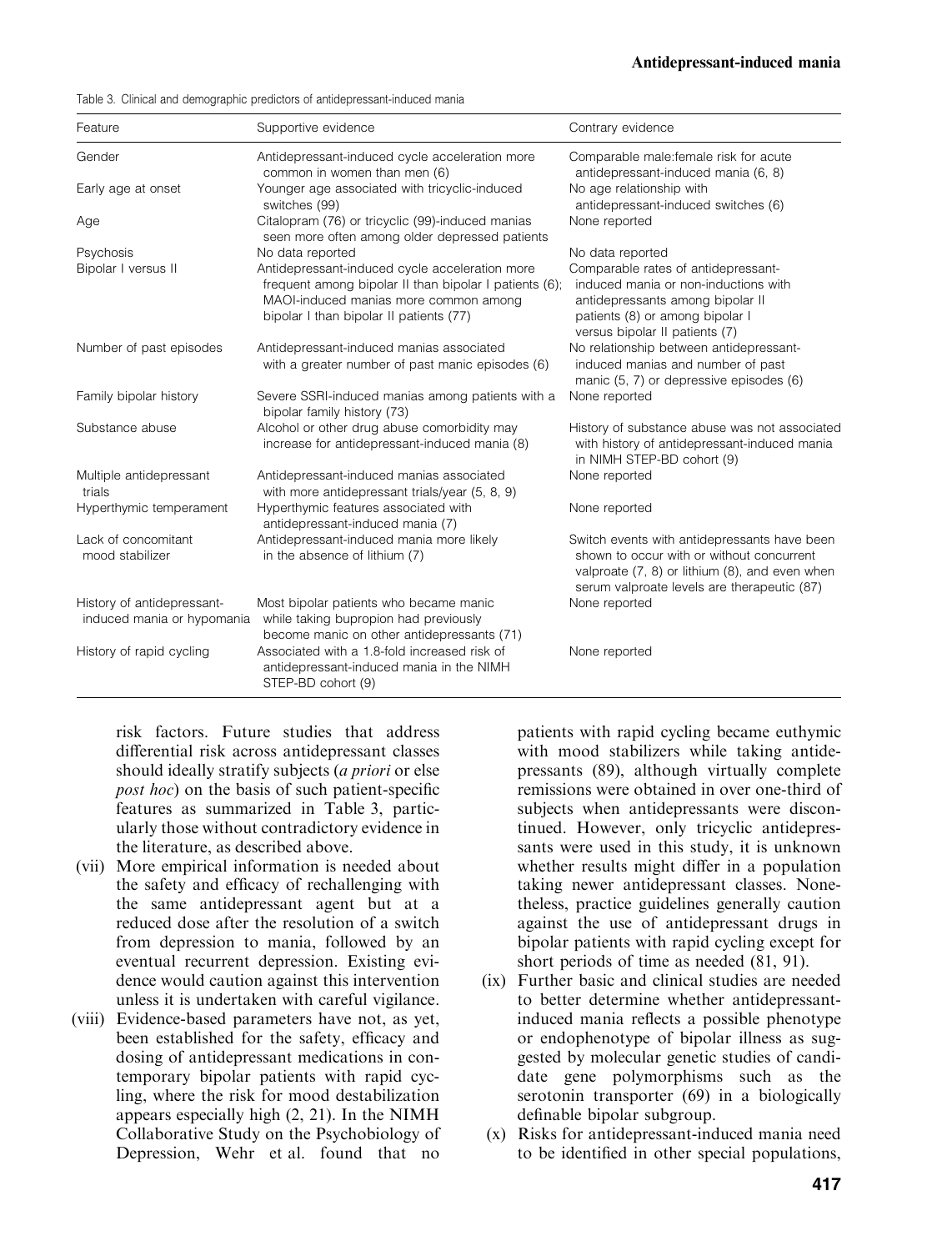including children, the elderly, and the medically ill. Related to this is the need to identify risk factors in patients presenting with unipolar depression who maybe at risk for subsequent conversion to a bipolar diathesis, and the possible relationship between use of antidepressant medications and this outcome.

In summary, antidepressant-induced manias are common, although often under-appreciated risks of pharmacotherapy for bipolar illness. The potential for mood destabilization due to antidepressant exposure can be minimized by recognizing risk factors and optimizing standard mood stabilizers – particularly lithium – in both the short- and longterm management of depression in patients with bipolar disorder.

## Acknowledgements

Supported by NIMH grant K-23 MH-01936, a research grant from the Nancy Pritzker Foundation, a NARSAD Young Investigator Award, and by resources from a fund established in the New York Community Trust by DeWitt Wallace.

#### **References**

- 1. Wehr TA, Goodwin FK. Can antidepressants cause mania and worsen the course of affective illness? Am J Psychiatry 1987; 144: 1403–1411.
- 2. Wehr TA, Goodwin FK. Rapid cycling between mania and depression caused by maintenance tricyclics. Psychopharmacol Bull 1979; 15: 17–19.
- 3. Moller HJ, Grunze H. Have some guidelines for the treatment of acute bipolar depression gone too far in the restriction of antidepressants? Eur Arch Psychiatry Clin Neurosci 2000; 57–68.
- 4. Goodwin FK, Jamison KR. Manic Depressive Illness. New York: Oxford University Press, 1999.
- 5. Altshuler LL, Post RM, Leverich GS et al. Antidepressant-induced mania and cycle acceleration: a controversy revisited. Am J Psychiatry 1995; 152: 1130–1138.
- 6. Boerlin HL, Gitlin MJ, Zoellner LA et al. Bipolar depression and antidepressant-induced mania: a naturalistic study. J Clin Psychiatry 1998; 59: 374–379.
- 7. HenryC, Sorbara F, Lacoste J et al. Antidepressantinduced mania in bipolar patients: identification of risk factors. J Clin Psychiatry 2001; 62: 249–255.
- 8. Goldberg JF, Whiteside JE. The association between substance abuse and antidepressant-induced mania in bipolar disorder: a preliminary study. J Clin Psychiatry 2002; 63: 791–795.
- 9. Truman CJ, Baldassano CF, Goldberg JF et al. Historyof antidepressant-induced mania in the STEP 500. New research poster #29 presented at the 156<sup>th</sup> Annual Meeting of the American Psychiatric Association, May 17–22, 2003, San Francisco, CA.
- 10. Lewis JL, Winokur G. The induction of mania: a natural history study with controls. Arch Gen Psychiatry 1982; 39: 303–306.
- 11. Roy-Byrne P, Post RM, Uhde TW et al. The longitudinal course of recurrent affective illness: life chart data from

research patients at the NIMH. Acta Psychiatr Scand Suppl 1985; 317: 1–34.

- 12. Krauthammer C, Klerman GL. Secondarymania: manic syndromes associated with antecedent physical illness or drugs. Arch Gen Psychiatry 1978; 35: 1333–1339.
- 13. Evans DL, Byerly MJ, Greer RA. Secondary mania: diagnosis and treatment. J Clin Psychiatry 1995; 56 (Suppl.  $3)$ : 1–7.
- 14. Knudson AG Jr. Genetic predisposition to cancer. Cancer Detect Prev 1984; 7: 1–8.
- 15. Wehr TA, Sack DA, Rosenthal NE. Sleep reduction as a final common pathway in the genesis of mania. Am J Psychiatry 1987; 144: 201–204.
- 16. Katz G, Knobler HY, Laibel Z et al. Time zone change and major psychiatric morbidity: the results of a 6-year study in Jerusalem. Compr Psychiatry 2002; 43: 37–40.
- 17. Tay LK, Dunner DL. A report on three patients with ''rapid cycling'' unipolar depression. Compr Psychiatry 1992; 33: 253–255.
- 18. Post RM, Rubinow DR, Ballenger JC. Conditioning and sensitization in the longitudinal course of affective illness. Br J Psychiatry 1986; 149: 191–201.
- 19. Ghaemi SN, Boiman EE, Goodwin FK. Kindling and second messengers: an approach to the neurobiologyof recurrence in bipolar disorder. Biol Psychiatry 1999; 45: 137–144.
- 20. Sonne SC, Brady KT, Morton WA. Substance abuse and bipolar affective disorder. J Nerv Ment Dis 1994; 182: 349– 352.
- 21. Wehr TA, Goodwin FK. Rapid cycling in manic-depressives caused by tricyclic antidepressants. Arch Gen Psychiatry 1979; 36: 555–559.
- 22. Goldstein TR, Frye MA, Denicoff KD et al. Antidepressant discontinuation-related mania: critical prospective observation and theoretical implications in bipolar disorder. J Clin Psychiatry 1999; 60: 563–567.
- 23. HenryC. Replyto Drs GabbayO'Dowd and Asnis (letter). J Clin Psychiatry 2002; 63: 367–368.
- 24. Dilsaver SC, Greden JF. Antidepressant withdrawalinduced activation (hypomania and mania): mechanism and theoretical implications. Brain Res Rev 1984; 7: 29–48.
- 25. Zajecka J, TracyKA, Mitchell S. Discontinuation symptoms after treatment with serotonin reuptake inhibitors: a literature review. J Clin Psychiatry 1997; 58: 291–297.
- 26. Tsuang MT, Faraone SV, Fleming JA. Familial transmission of major affective disorders. Is there evidence supporting the distinction between unipolar and bipolar disorders? Br J Psychiatry 1985; 146: 268–271.
- 27. Akiskal HS, Downs J, Jordan P et al. Affective disorders in referred children and younger siblings of manic-depressives. Model of onset and prospective course. Arch Gen Psychiatry 1985; 42: 996–1003.
- 28. Blacker D, Lavori PW, Faraone SV et al. Unipolar relatives in bipolar pedigrees: a search for indicators of underlying bipolarity. Am J Med Genet 1993; 48: 192–199.
- 29. Klerman GL. The classification of bipolar disorders. Psych Ann 1987; 17: 13–17.
- 30. Blacker D, Tsuang MT. Contested boundaries of bipolar disorder and the limits of categorical diagnosis in psychiatry. Am J Psychiatry 1992; 149: 1473–1483.
- 31. Schatzberg A, Dessian E, O'Neil P et al. Recent studies on selective serotonergic antidepressants: trazodone, fluoxetine, and fluvoxamine. J Clin Psychopharmacol 1987; 7: 44S–49S.
- 32. LevyD, Kimhi R, Barak Y et al. Antidepressant-associated mania: a study of anxiety disorder patients. Psychopharmacology1998; 136: 243–246.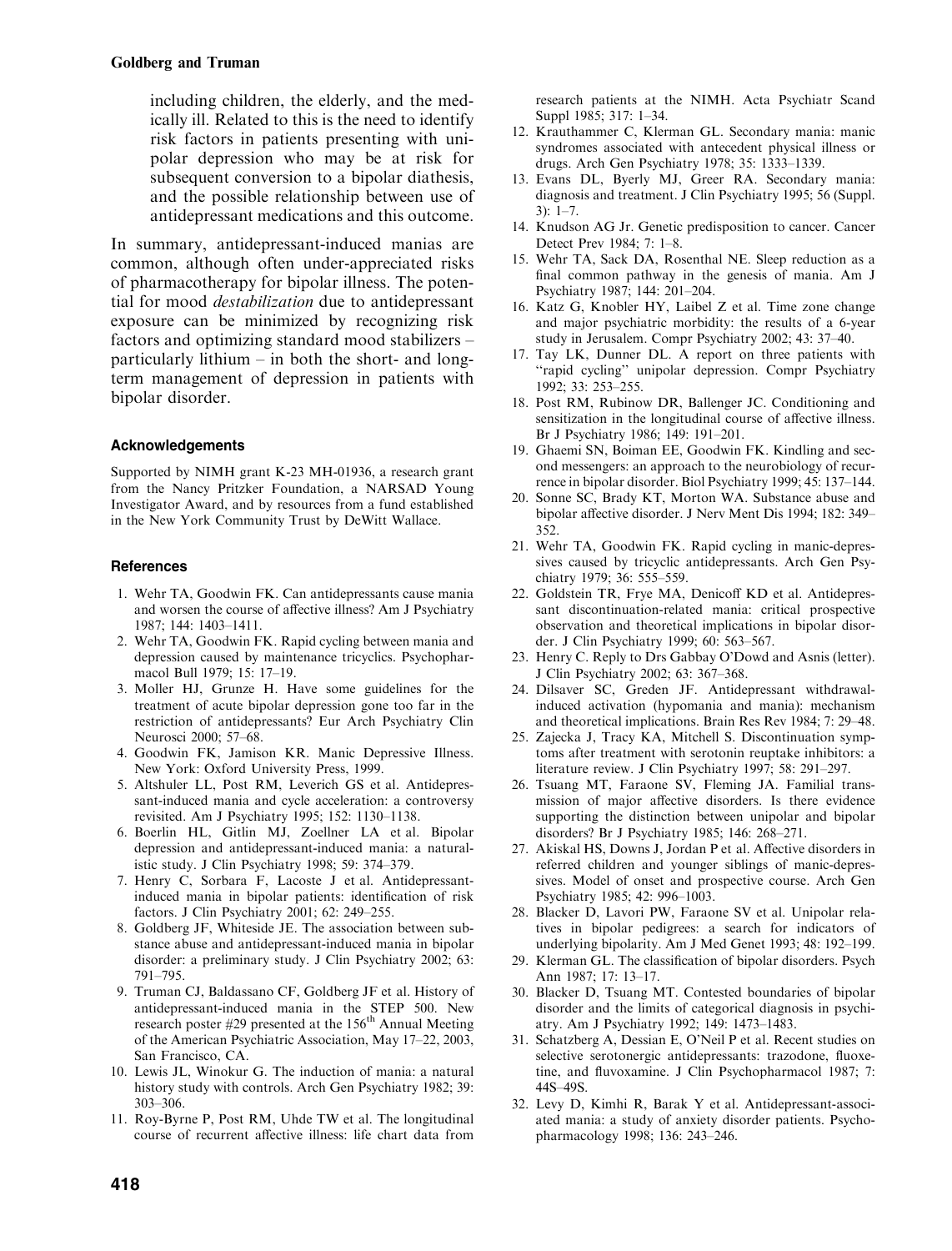- 33. Vieta E, Bernardo M. Antidepressant-induced mania in obsessive-compulsive disorder (letter). Am J Psychiatry 1992; 149: 1282–1283.
- 34. Berk M, Koopowitz LF, Szabo CP. Antidepressant induced mania in obsessive compulsive disorder. Eur Neuropsychopharmacol 1996; 6: 9–11.
- 35. Freeman MP, Freeman SA, McElroy SL. The comorbidity of bipolar and anxiety disorders: prevalence, psychobiology, and treatment issues. J Affect Disord 2002; 68: 1–23.
- 36. Perugi G, Micheli C, Akiskal HS et al. Polarityof the first episode, clinical characteristics, and course of manic depressive illness: a systematic retrospective investigation of 320 bipolar I patients. Compr Psychiatry 2002; 41: 13–18.
- 37. Dunner DL, Fleiss JL, Fieve RR. The course of development of mania in patients with recurrent depression. Am J Psychiatry 1976; 133: 905–908.
- 38. BunneyWE. Psychopharmacologyof the switch process in affective illness. In: Lipton MA, DiMascio A, Killam KF, eds. Psychopharmacology: A Generation of Progress. New York: Raven Press, 1978: 1249-1259.
- 39. Angst J. Switch from depression to mania: a record study over decades between 1920 and 1982. Psychopathology 1985; 18: 140–154.
- 40. Coryell W, Endicott J, Maser JD et al. Long-term stability of polarity distinctions in the affective disorders. Am J Psychiatry 1995; 152: 385–390.
- 41. Rao AV, Nammalvar N. The course and outcome in depressive illness: a follow-up study of 122 cases in Madurai, India. Br J Psychiatry 1977; 130: 392–396.
- 42. Perugi G, Akiskal HS, Lattanzi L et al. The high prevalence of ''soft'' bipolar (II) features in atypical depression. Compr Psychiatry 1998; 39: 63–71.
- 43. Akiskal HS, Maser JD, Zeller PJ et al. Switching from ''unipolar'' to bipolar II: an 11-year prospective study of clinical and temperamental predictors in 559 patients. Arch Gen Psychiatry 1995; 52: 114–123.
- 44. Mendels J. Lithium in the treatment of depression. Am J Psychiatry 1976; 133: 373–378.
- 45. DePue RA, Monroe SM. The unipolar–bipolar distinction in the depressive disorders. Psychol Bull 1978; 85: 1001– 1029.
- 46. Cassano GB, Musetti L, Perugi G et al. A proposed new approach to the clinical subclassification of depressive illness. Pharmacopsychiatry 1988; 21: 19–23.
- 47. Cassano GB, Akiskal HS, Musetti L et al. Psychopathology, temperament, and past course in primary major depressions. 2. Toward a redefinition of bipolarity with a new semistructured interview for depression. Psychopathology1989; 22: 278–288
- 48. Akiskal HS, Walker P, Puzantian VR et al. Bipolar outcome in the course of depressive illness. Phenomenologic, familial, and pharmacologic predictors. J Affect Disord 1983; 5: 115–128.
- 49. Akiskal HS. Development of pathways to bipolarity: are juvenile-onset depressions pre-bipolar? J Am Acad Child Adolesc Psychiatry 1995; 34: 754–763.
- 50. Geller B, Zimerman B, Williams M et al. Bipolar disorder at prospective follow-up of adults who had prepubertal major depressive disorder. Am J Psychiatry 2001; 158: 125– 127.
- 51. Strober M, Carlson G. Bipolar illness in adolescents with major depression: clinical, genetic, and psychopharmacologic predictors in a three- to four-year prospective follow-up investigation. Arch Gen Psychiatry 1982; 39: 549–555.
- 52. Kovacs M. Presentation and course of major depressive disorder during childhood and later years of the life span. J Am Acad Child Adol Psych 1996; 35: 705–715.
- 53. McInnis MG, McMahon FJ, Chase GA et al. Anticipation in bipolar affective disorder. Am J Hum Genetics 1993; 53: 385–390.
- 54. Alda M, Grof P, Ravindran L et al. Anticipation in bipolar affective disorder: is age at onset a valid criterion? Am J Med Genet 2000; 96: 804–807.
- 55. Visscher PM, Yazdi MH, Jackson AD et al. Genetic survival analysis of age-at-onset of bipolar disorder; evidence for anticipation or cohort effect in families. Psychiatric Genet 2001; 11: 129–137.
- 56. Swann AC, Janicak PL, Calabrese JR et al. Structure of mania: depressive, irritable, and psychotic clusters with different retrospectively-assessed course patterns of illness in randomized clinical trial participants. J Affect Disord 2001; 67: 123–132.
- 57. Benazzi F. Age of onset of bipolar II depressive mixed state. Psych Res 2001; 103: 229–235.
- 58. Meeks S. Bipolar disorder in the latter half of life: symptom presentation, global functioning and age of onset. J Affect Disord 1999; 52: 161–167.
- 59. Goldberg JF, Ernst CL. Features associated with the delayed initiation of mood stabilizers at illness onset in bipolar disorder. J Clin Psychiatry 2002; 63: 985–991.
- 60. McElroy SL, Altshuler LL, Suppes T et al. Axis I comorbidityand its relationship to historical illness variables in 288 patients with bipolar disorder. Am J Psychiatry2001; 158: 420–426.
- 61. Pini S, Dell'Osso L, Mastrocinque C et al. Axis I comorbidity in bipolar disorder with psychotic features. Br J Psychiatry 1999; 175: 467–471.
- 62. Schurhoff F, Bellivier F, Jouvent R et al. Earlyand late onset bipolar disorders: two different forms of manicdepressive illness? J Affect Disord 2000; 58: 215–221.
- 63. Sugurdsson E, Fombonne E, Sayal K et al. Neurodevelopmental antecedents of early-onset bipolar affective disorder. Br J Psychiatry 1999; 174: 121–127.
- 64. Roy A. Family history of suicide in affective disorder patients. J Clin Psychiatry 1985; 46: 317–319.
- 65. Sharma R, Markar HR. Mortality in affective disorder. J Affect Disord 1994; 31: 91–96.
- 66. Tohen M, Hennen J, Zarate CM Jr et al. Two-year syndromal and functional recoveryin 219 cases of first-episode major affective disorder with psychotic features. Am J Psychiatry 2000; 157: 220–228.
- 67. Amsterdam JD, Garcia-Espana F, Fawcett J et al. Efficacy and safety of fluoxetine in treating bipolar II major depressive episode. J Clin Psychopharmacol 1998; 18: 435– 440.
- 68. Amsterdam J. Efficacyand safetyof venlafaxine in the treatment of bipolar II major depressive episode. J Clin Psychopharmacol 1998; 18: 414–417.
- 69. Mundo E, Walker M, Cate T et al. The role of serotonin transporter protein gene in antidepressant-induced mania in bipolar disorder: preliminary findings. Arch Gen Psychiatry2001; 58: 539–544.
- 70. Baldassano CF, Sachs GS, Stoll AL et al. Paroxetine for bipolar depression: outcome in patients failing prior antidepressant trials. Depression 1995; 3: 182–186.
- 71. Fogelson DL, Bystritsky A, Pasnau R. Bupropion in the treatment of bipolar disorders: the same old story? J Clin Psychiatry 1992; 53: 443–446.
- 72. Stoll AL, Mayer PV, Kolbrener M et al. Antidepressantassociated mania: a controlled comparison with spontaneous mania. Am J Psychiatry 1994; 151: 1642–1645.